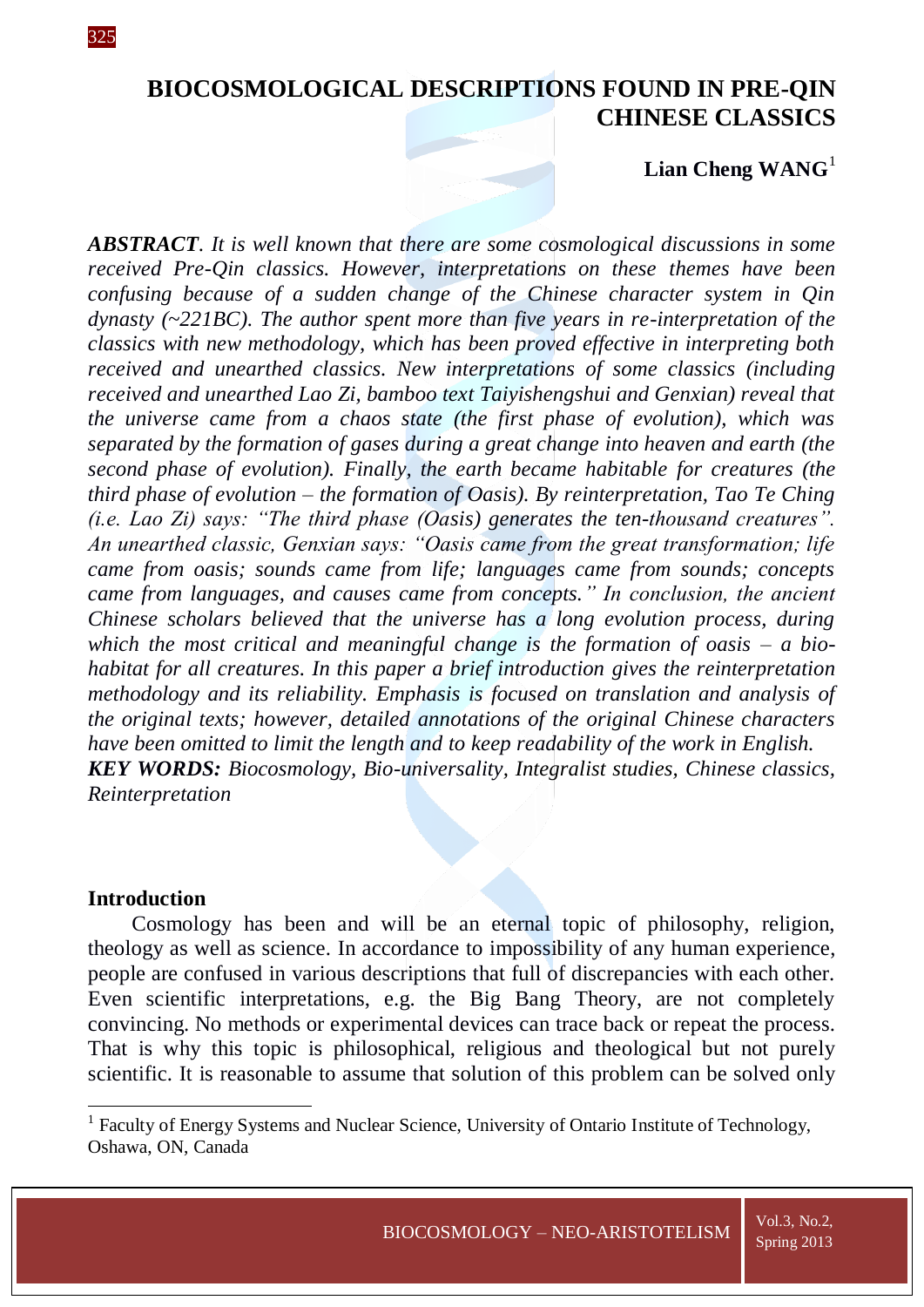# 326

philosophically based upon well-established and correctly understood scientific principles because science and philosophy were both at the beginning of civilization and could not be completely separated from each other when the concept of science immerged. Man has difficulty even in clearly identifying or defining of the two important concepts. Moreover, during the past few centuries scientific methods enabled man to approach in depth both towards microscopic world and outer space, which greatly enlarged the difference of the concepts of science and philosophy but actually science really had not get rid of using philosophical thinking even in one second. From this point of view the author identified philosophy from science as explorations of truth that cannot be determined by experimental methods both in scales of time and space. (Wang, to be published)Cosmology is such a topic. Humanity is also such a kind of topic despite the fact that it involves only ideological problems of human beings, which has, of course, a shorter history than that of cosmology.

At the same time, "cosmology" can be treated (as Biocosmological association does, rehabilitating the original meaning of the concepts "cosmology" and "cosmological studies") – as one of the three main (autonomous) types (and spheres) of rational cognition which (each one) initially deals with the four main areas:

1. A study of the Universe in its wholeness, i.e. fundamental rational representation about the world as a whole;

2. A definite rational resolution of the issue about active (driving) causes in the cosmic whole;

3. A definition of the fundamental (universal) laws in respect to both physical (Non-Organic) phenomena and processes, and equally, – in relation to life (Organic) phenomena and processes, and, herein, – referring to all spheres of life (biological, ecological, anthropological, of the individual's ontogenesis, sociocultural, of the global evolution, including the world history and evolution of the sociocultural processes, etc.);

4. Elucidation, in the accepted cosmological sphere, of the place and role of the individual in current evolutionary processes of the one cosmic universal evolution of the life on Earth. (Khroutski 2011, p. 371)

Biocosmology as a form of neo-Aristotelism and which aims at the rehabilitation and development of scientific Organicism – it essentially does not distinguish between scientific and philosophical knowledge (equally to original Aristotle's approach) – Biocosmology is precisely the form of scientific Organicism that treats the real world as the one Organic whole (Khroutski 2013). In other words, this is the neo-Aristotelian (autonomous) all-embracing sphere (supersystem) of knowledge which is based on its own (Aristotle's – Organicist) universalizing physics and metaphysics; its own Four-causal aetiology (with the leading role of teleodriven causes) and its own Functionalist methodology, anthropology and socioculturology (based on the principles of *hylomorphism* and *fundamental functionalism*).

Since the First International seminar on Biocosmology (Veliky Novgorod, July 21–24, 2010), the formula of Biocosmological activity – "Bio– $3/4$ " – is established.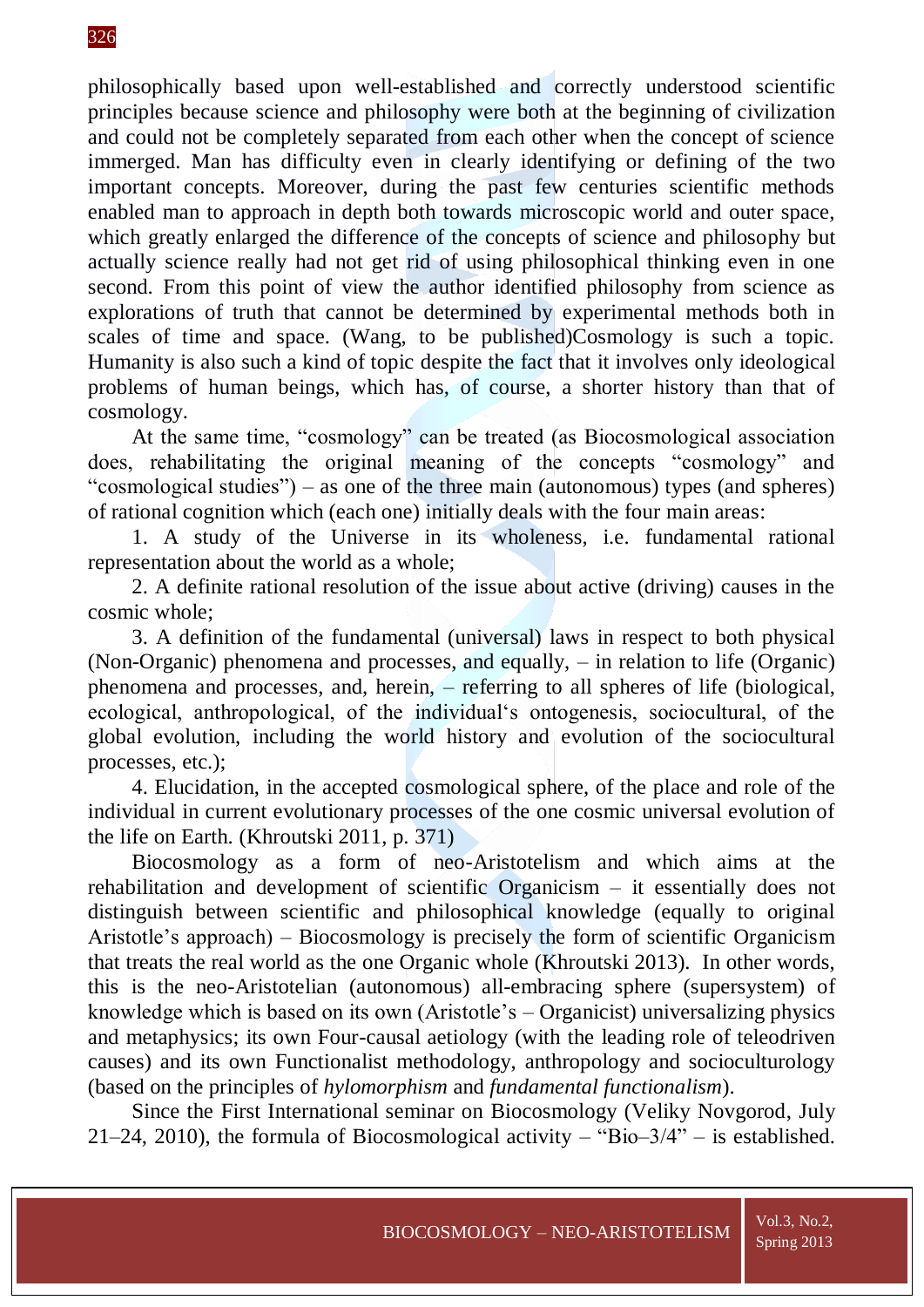Quoting K.S. Khroutski: "Here, in addition to Bio-universality, the notions of "Threedimensionality" and "Four-causality" are introduced as the essential bases of scientific activity. The "three-dimensional" approach to the study of life processes implies the understanding and presumption of the synchronous (equal) existence of the three autonomous – independent from each other – spheres: two polar, and the third – intermediate, but fundamental."  $(2010, p. 5)$  A significant moment, in this relation, is that Biocosmology itself (as a form of Organicism – neo-Aristotelism) is just one of the three main types of rational knowledge. Essentially, Biocosmology is the polar (opposite) realm to the currently dominating pole (sphere, supersystem) of Physicalist (Humanist – Anthropocentric) knowledge, wherein teleodriven causes are excluded from aetiology and basic methodology; and wherein the main dominating cosmological principle is Dualism – fundamental separation of human (idealist) consciousness and the outward world; while the chief cosmological principle in Organicism is *hylomorphism* – the unity of passive material forces and the active (leading and goal-driven) non-material causes.

Essentially, at the same time - the cornerstone is that exactly the third autonomous sphere of knowledge – an Integralist supersystem that is placed inbetween the two poles (of Organicist and Physicalist knowledge) – is the main scope of Biocosmological Association. Integralist knowledge naturally integrates in itself (uses) the principles and patterns from both poles of cognition (Organicist and Physicalist). A crucial point is that any Integralist approach (like Yin and Yang theory) cannot have its own rational foundations (to which we can reduce the entire knowledge, for, it naturally contains in itself the polar meanings and mechanisms); but, in turn, in the case of adequate using the rational means from both (polar) spheres of knowledge – anyone (as well as taken from Pre-Qin Chinese Classics) – can be contemporarily explained by the accepted rational terms and notions (taken from the entire conceptual apparatus) and, thus – directly integrated into the whole scientific realm.

### **1. Background and Methodology**

In the history of China, great amount of historical classics has been maintained and discovered, including both Pre-Qin received classics (They had been translated from Pre-Qin characters into Post-Qin characters) and unearthed Pre-Qin classics. However, the interpretation to these texts has been so various that many different and ambiguous versions of same texts are coexisting and continue to emerge. For example, hundreds or even thousands of books appeared in interpretation of Tao Te Ching (or Lao Tzu) since Han Dynasty. This famous book contains only about 5000 Chinese characters but obviously incorporates important philosophical ideas in it.

What's the cause of the diversion? An answer to this question is the sudden change of the Chinese character system at Qin Dynasty. That is why Qin is a fateful demarcation of Chinese cultural history. Qin lasted only about 14 years, but in this period the imperial court had changed the character system that had lasted over two or three thousand years. The ancient character system had been designed carefully by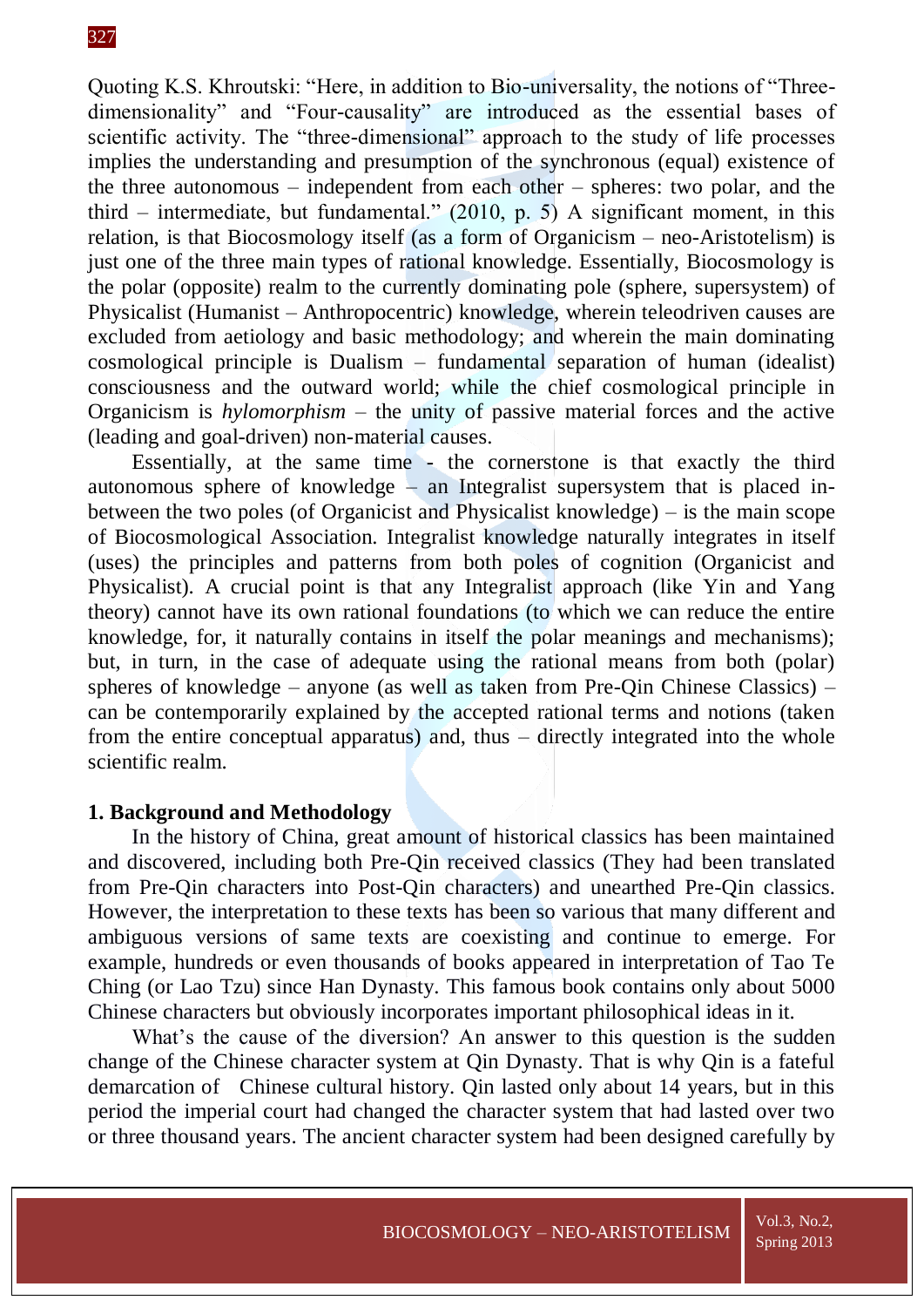expressing meanings via shapes of subunits of a character. Compared to ancient Egyptian characters which had limited basic characters (to be precise, letters, as they had been transformed later), the Chinese characters were true pictorial character system. In Pre-Qin system, every part of a character has a definite meaning, and the combination of them consists the meaning of the character. Many mistakes appeared in the new characters when the system changed, in addition to it Qin was not a culturally developed state at that time among many states in the country. Newly unearthed material (Compiling Team of Qinghua University 2011) reveals that Qin State was a new state established for defending the territory of West Zhou Dynasty in its western frontier and consisted of immigrants from the former Shang Dynasty. Therefore, it was a state with a very strong army instead of a developed culture. When the central government was weakened the era of Warring States (East Zhou period) came into being and Qin finally demolished all other states including those with deep cultural background, e.g. Chu and Lu, and established Qin Dynasty in 221BC.

In spite of the fact that Qin lasted only 14 years, change of the character system caused further fatal changes during the following Han Dynasty. The Qin system basically kept pictorial characteristics but with appreciate amount of erroneous evolution. Then the Han system was a thorough transformation of the previous system because the royal court had changed the pictorial strokes into those with mostly vertical or horizontal ones and simplified thousands of pictorial morphemes into about 500 basic parts of the characters whose power of meaning impression was weakened and was mainly used for character classification purposes in compiling dictionaries. After one or two generations had passed (about 30 to 60 years later), when the scholars could recompile and translate the Pre-Qin classics, they found that they had difficulties to recognize the old characters. They translated many of them into the post Qin square characters obviously with great difficulty, and because of this, reinterpretations of some important classics began almost at the same time.

It is necessary to point out that, due to the discontinuance of different systems, modern theories of ancient Chinese philology have mainly been established on the basis of post Qin systems. As a result, it has been proved almost helpless in interpreting Pre-Qin classics. The phenomenon continues at present. All the scholars are interpreting pre-Qin characters via the so-called homophone substitution, which has been proved again and again by leading to diverse and erroneous results. The meaning of ancient Chinese characters is not decided by their pronunciation but the basic structure.

The author has been practiced in interpreting structures of each such character based on detailed analysis since 2006 and many positive results have been obtained. The method starts from analysis and recognition of each part of a character according to its pictorial shape, then according to their position (grammatical function) in different texts to get a most feasible meaning. This, in turn, is tested in other texts that contain the same character. Therefore, as examples accumulate, the reliability of its meaning from structural analysis can be well established.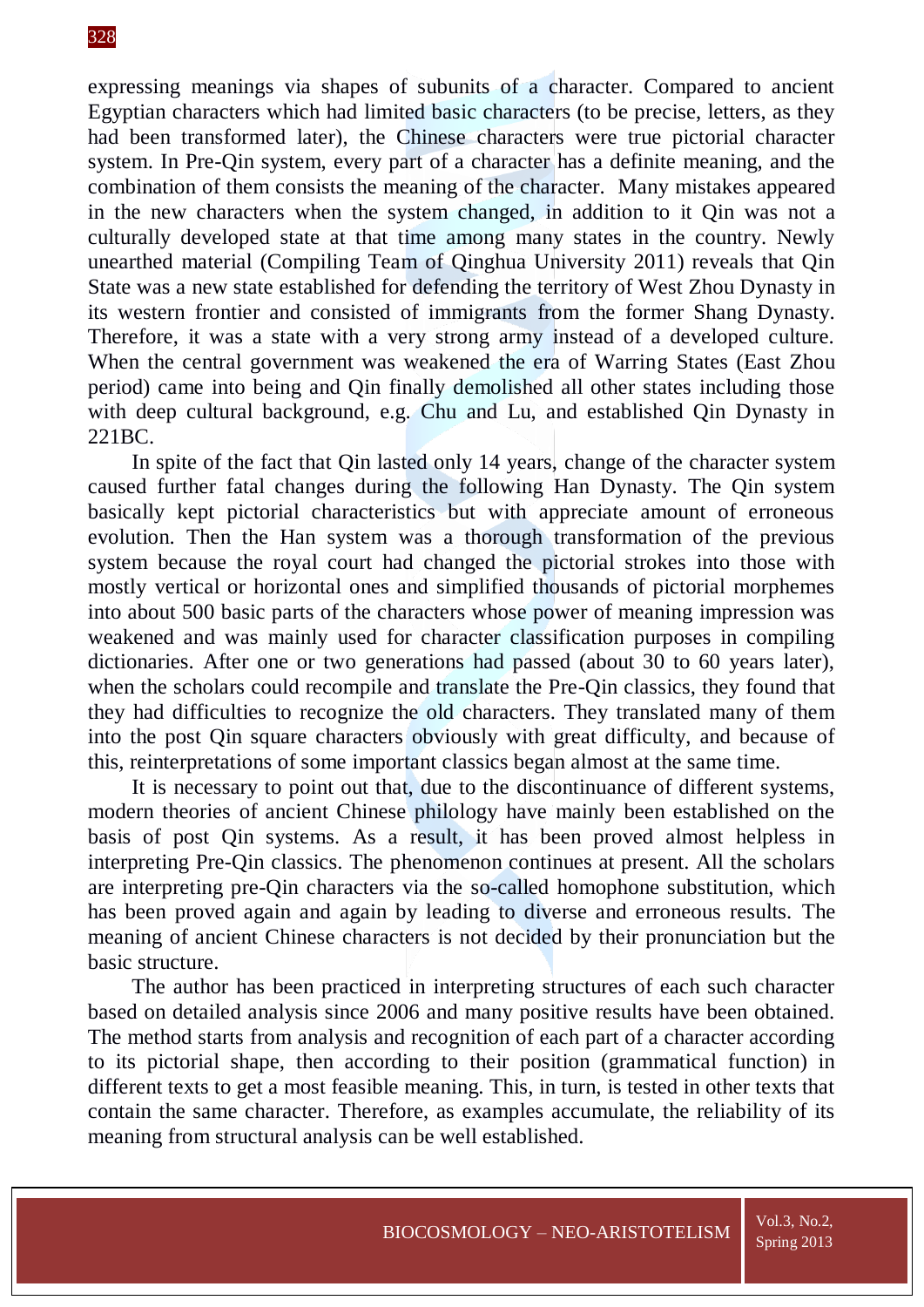**.** 

The concrete analysis and exemplification are complicate and, therefore, are not included in this paper. Readers interested in it and able to read Chinese papers can refer to the papers published in Chinese (Wang 2010).

# **2. English Translation**

At the very beginning, there was no oasis. Everywhere was viscosity, darkness and scrap. The viscosity was extremely viscous; the darkness was extremely dark and the scrap was extremely scrappy. Finally after a while the system became uncontrollable, and an enormous transformation occurred. The transformation generated atmosphere; the atmosphere cultured the oasis; the oasis brought the starting point for all the living creatures and the starting point developed the history thereafter. When there were no the Heavens and the Earth, there was no evolution. [The Heavens and the Earth] came from the scrappy and dark state: everywhere was muddy, just like sewage, and completely dark without a ray of light as well as life. The gas (atmosphere) was generated spontaneously, and it was generated at the end of the chaos period. Moreover, the gas generated and developed spontaneously. The gas generated at that time was not a single species but a mixture. The enormous transformation happened a long time ago, the generation of gas was then too. At that time the system became unstable, some products were going to be produced. Therefore, tangible things generated tangible things; invisible things generated invisible things; circles derived branches and the branches again developed into circles – layer-by-layer things developed. For its own purposes, the system developed continuously and repeatedly. The generation process repeated. As a result, heavy gas formed the Earth; light gas formed the Heavens. The tenacity of the gas worked. Cloud drift extended continuously. The tenacity of the gas separated the Heavens and the Earth, so that they came from the same source but behaves differently. It realized the first purpose of the system. The closely related Heavens and Earth gradually became dry and ready to serve as the second purpose: generating all the living creatures. The Sun and the Moon walk in space and they appear and disappear strictly obeying a rule.

Understanding the history enables further thoughts. Oasis came from the great transformation; life came from oasis; sounds came from life; languages came from sounds; concepts came from languages, and causes came from concepts. If the great transformation was not perfect, it would not be a great transformation; if the oasis was not perfect, it would not be an oasis; if life was not perfect, it would not be life; if sounds were not perfect, they would not be sounds; if languages were not perfect, they would not be languages; if concepts were not perfect, they would not be concepts; if causes were not perfect, they would not be causes.

To meet needs of food and maintain life span, plants for gathering developed. Developing provides causes; without developing, there would be no causes. Causes concerning with Nature. The Heavens<sup>1</sup> began with the great transformation, like a

<sup>&</sup>lt;sup>1</sup> In Chinese ancient classics, the character (Tian) refers to the Nature.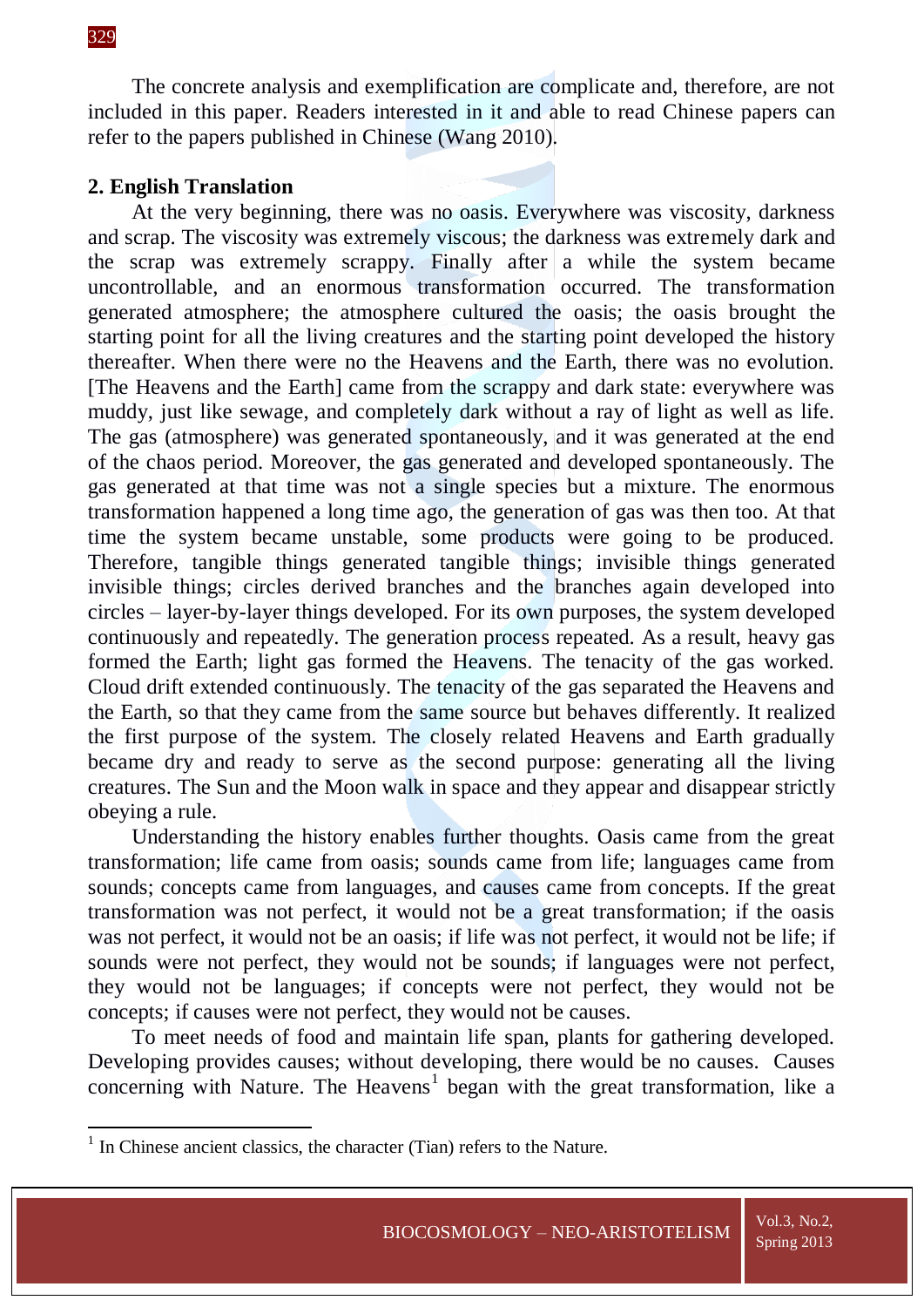suspending bronze bell that can be rung forever. Talking about a concept, men who first met it usually put forward one in hurry and others imitated or chosen the best one from several of them. Care must be taken to concepts in the world, people could not change while using to the wrong ones. Only the strongest can carry out at the time of evolutions in the world. There are many kinds of plants, which are the good things and going well without any trouble. Some bad things and troubles appeared, when Man came into being. Many things changed from their original statuses: the interior forms first and exterior after it; small things become large ones; soft things become hard things; round things then form edges and corners; darkness becomes lightness; short become long.

When Tao in the Nature administrates, the invariable One is always the One<sup>1</sup>, but the variable matter repeats unlimitedly. The generation of the gas caused a great development, which had deep effect and great significance. There are two possible results in casting a baron bell: success and failure, both of them has reasons. Processes in the world happen spontaneously day and night without driving. There are two common features for life in the world: it cannot persist unlimitedly and cannot leave its habitat. Very long period is required for achieving all evolutions in the world. The concepts in the world may be adequate or inappropriate; the inappropriate can be referred to a learned king, learned monarch or learned scholars for elaboration. Therefore, even there are imperfect concepts, there will be no harm.

#### **3. Discussion**

The text was written on bamboo strips in Warring States period (~300BC) and first published in *Warring States Bamboo Strips Housed by Shanghai Museum (III)*. (Compiling Team of Shanghai Museum 2003) The title was added according to the first two characters of the text (Gen Xian) and was interpreted originally by the editor as "Tao", which had been widely questioned and denied. As shown in this translation, the two characters actually mean "At the very beginning", just like the first phrase appeared in the *Genesis* of the Bible.

The philosophical value of the text is not only the vision of the Heaven and the Earth formation , but put great emphasis on the formation of the Oasis, the habitable Earth for all the living things, and the meaning of life, languages and concepts. If there were no formation of the Oasis after the great transformation, there would be no life, no sound, no languages, no concepts on this world and, therefore, no causes that had been carried out on the Earth. In that case, the Earth would have been no more than a dead planet as anyone in the galaxy.

Traditional cosmology enquires origin of the universe, so did the ancient Chinese. However, the latter believed that the universe does not come from nothing, but from some kind of primitive matter – the chaos, which is formless, dark and viscous. This conforms to the conservation law of matter. Unfortunately, the appearance of quantum mechanics led some people to deny the validity of

**.** 

<sup>&</sup>lt;sup>1</sup> The One is another way to address Tao.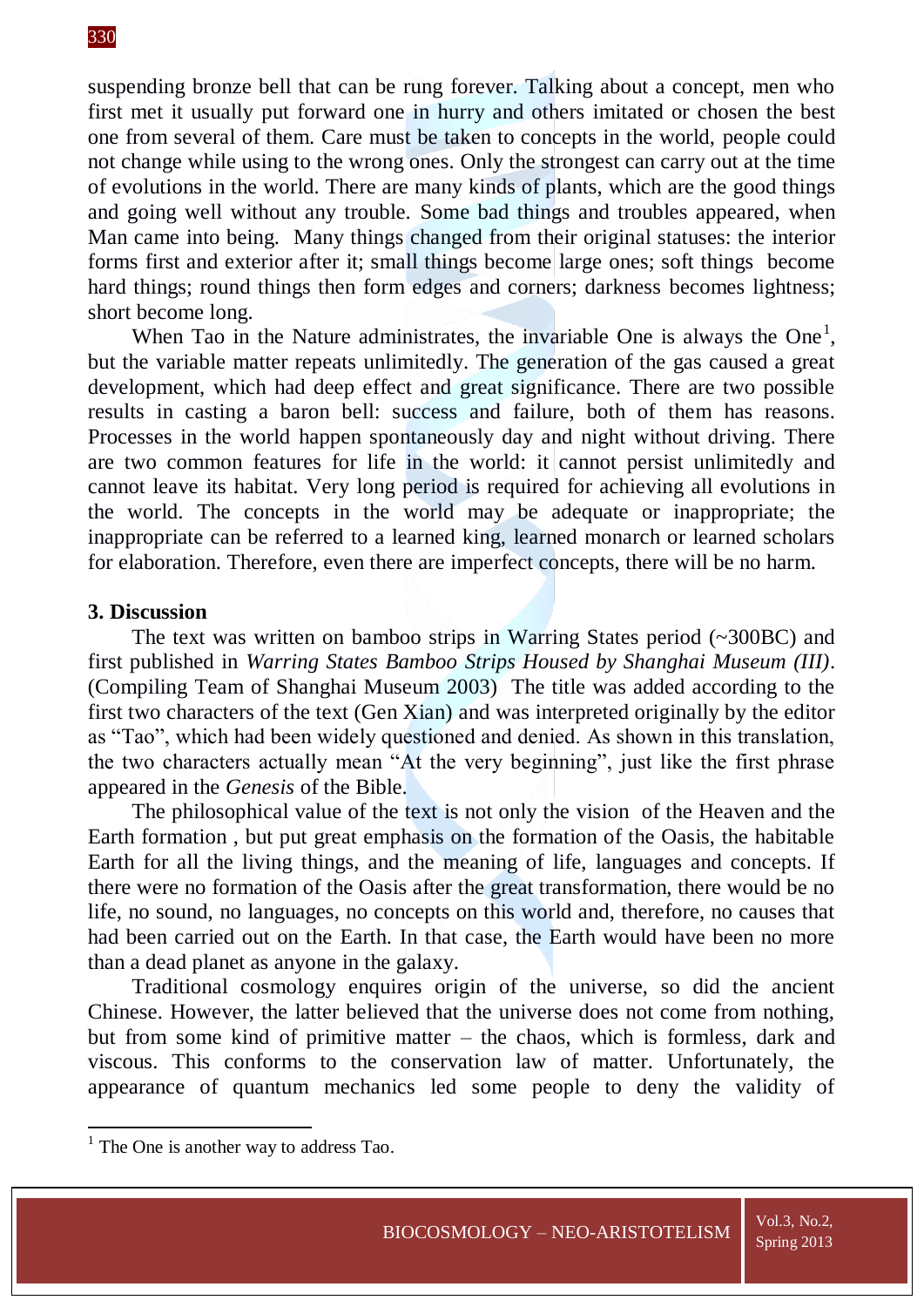macroscopic laws on the basis of microscopic properties of basic particles. It is the basic particles that build up the macroscopic world; therefore, macroscopic properties of matter come from the collective microscopic properties of basic particles. For example, both the first and the second laws of thermodynamics are based on molecular properties, atoms or even electrons. When a volume of gas expands and does work due to heating at a specific pressure, it is done by the accelerating motion of gas atoms; the acceleration of atoms comes from the transition of some electrons from their lower energy level to higher level; the transition is caused by the incoming energy (it may be heat from the environment). Of course, one cannot see the effect of gas expansion by tracing only one molecule or atom, but each of them in the gas contributes to the effect. Hence, we cannot say that the macroscopic laws cease to be effective when we see it in respect of one molecule or atom. As a matter of fact, even for an electron, it tends to stay at the lowest stable energy level and energy is conserved in all processes. Therefore, macroscopic laws need to be described in some other way in case of microscopic processes, and that does not mean they ceased to be effective.

Some overwhelming but controversy theories breach natural and scientific laws. According to the Big Bang Theory energy and matter can accumulate infinitely at a very tiny spot (the so-called black hole), therefore, the universe can be contracted into a black hole and explode as well (the Big Bang). In this "theory", the conservation law of matter is no longer working; the Newtonian laws lost their validity; the thermodynamic laws are overturned. But no new laws are established. On the other hand, once the "nut-shell" exploded, all the laws are working again.

Does it mean that such theories are wrong? It might be so. Because the "black hole" is almost beyond our vision and the tiniest particles are still in searching. During the past few centuries, thanks to the construction of powerful microscopes and telescopes our vision has been greatly broadened. However does it mean an infinite extension? Obviously it is doubtful.

Both dynamics and equilibrium are central concepts of thermodynamics, which suggest that, on a macroscopic perspective, while things are tending to reach equilibrium at some place, some dynamic processes are still happening somewhere else. These two factors are maintaining the world active but stable. Things are not suggested to be extreme and this is why the so-called "heat death" will never happen in the universe. As the text says, Tao (the laws) in the nature does administrate and no extreme things (annihilation of matter, unlimited gathering of energy) will happen. Philosophically, if matter can completely transformed into energy and vice versa, as suggested by the black hole theory, then the so-called "energy" must be a form of matter. Up to date, experimentally observed amount of matter that being annihilated is tiny, and it cannot be sure whether the amount of matter annihilated is due to lack of detection technique, or it has been transformed into some kind of unknown substance. On the other hand, the precious Oasis can be destroyed at much milder change of environments, say an increase of **average** temperature of 5 degrees. It is time for us to think more about Biocosmology and bio-universality. The text also tell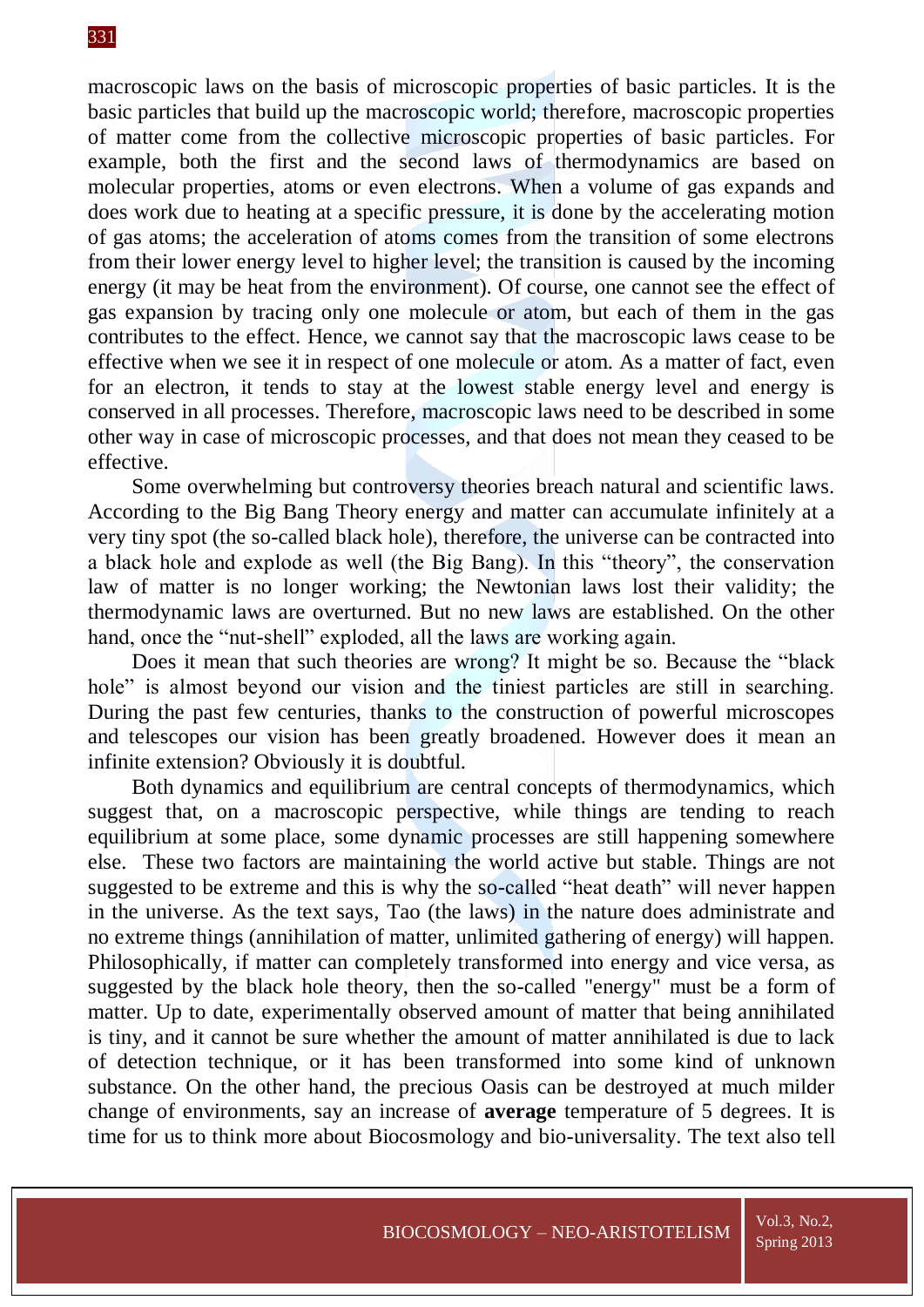us that individual life cannot be immortal and leave its habitat, therefore, it is fatal for us to maintain the Oasis and all the living species in it.

### **Conclusion**

The text, written about 2000 years ago, depicts in much detail the genesis of the heaven and the Earth, which came from a primitive matter. The great transformation brought with atmosphere and light from the formation of the Moon and the Sun. Thereafter, oasis formed, plants for food developed and hence life appeared. On these basis, sounds pronounced by living things, and languages came into being. By the way concepts were created by human beings and tested, elaborated through practicing. People gained the ability of philosophizing. These ideas call for the introduction and development of biocosmological conceptions (mainly of Integralist essence) – for the realization of numerous chances to re-think some controversy "scientific results" in the frontline of modern sciences.

### *Acknowledgments*

I would like to express my thanks to Dr Konstantin S. Khroutski – for his assistance in writing the introduction.

# **References**

- Khroutski, Konstantin S. (2010). "On Biocosmology, Aristotelism and the prospects of becoming of the universal science and philosophy." *Biocosmology – neo-Aristotelism*, Vol. 1, No. 1 (Winter 2010), pp.4–18. URL: <http://en.biocosmology.ru/electronic-journalbiocosmology---neo-aristotelism>
- Khroutski, K.S. **(**2011**)**. "From the three-dimensional reality in the integral sociology of Pitirim A. Sorokin – to the construction of the triune universalizing (Bio)cosmological approach" *Biocosmology – neo-Aristotelism*, Vol. 1, No. 4 (Autumn 2011), pp. 369–395. URL: [http://en.biocosmology.ru/electronic](http://en.biocosmology.ru/electronic-journal-biocosmology---neo-aristotelism)[journal-biocosmology---neo-aristotelism](http://en.biocosmology.ru/electronic-journal-biocosmology---neo-aristotelism)
- Khroutski, K.S. **(**2013**)**. "Forming an Evolutionary Vector to the Aristotelian Pole of Scientific Organicism (Biocosmology)" *Biocosmology – neo-Aristotelism,* Vol. 3. No.1 (Winter 2013), pp. 28–52. URL: [http://en.biocosmology.ru/electronic](http://en.biocosmology.ru/electronic-journal-biocosmology---neo-aristotelism)[journal-biocosmology---neo-aristotelism](http://en.biocosmology.ru/electronic-journal-biocosmology---neo-aristotelism)

Lian Cheng Wang. To be published.

Lian Cheng Wang, (2010). "A Complete Decipher and Translation of Gen Xian", *Studies on Bamboo and Silk Texts* (http://www.jianbo.org/admin3/2010/wangliancheng006.htm); "The Relationship Between Comprehension and Numbering of the Bamboo Strips of Gen Xian", *Studies on Bamboo and Silk Texts* (http://www.jianbo.org/admin3/2010/wangliancheng007.htm)